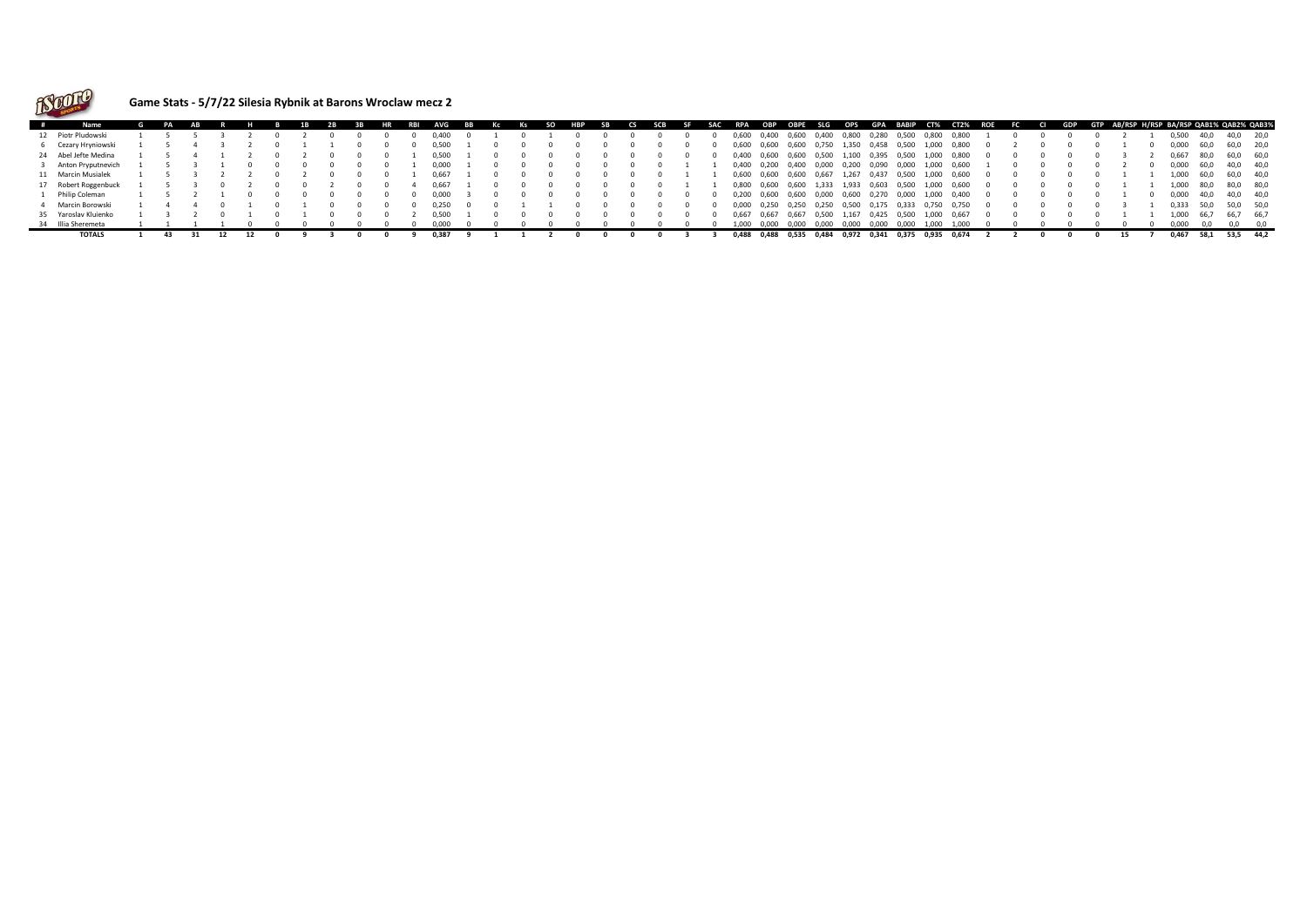

## **Game Stats - 5/7/22 Silesia Rybnik at Barons Wroclaw mecz 2**

| # Name G W L SV IP BF Ball Str PIT R RA ER ERA ERA9 FIP K Kc Ks H BB IBB K/BB K/GI BB/GI H/GI HB BK WP CI SCB SCF 2B 3B HR WHIP OBP BAA BABIP GO AO FPS FPS FPS%   |  |  |  |  |  |  |  |  |  |  |  |  |  |  |  |  |  |  |                                                                                                                                                  |  |  |  |
|--------------------------------------------------------------------------------------------------------------------------------------------------------------------|--|--|--|--|--|--|--|--|--|--|--|--|--|--|--|--|--|--|--------------------------------------------------------------------------------------------------------------------------------------------------|--|--|--|
| 35 Yaroslav Kluienko 1 0 0 0 4,00 25 30 55 85 8 2,00 7 12,25 15,75 7,850 3 0 3 8 4 0 0,75 5,25 7,00 14,00 0 0 1 0 1 0 4 0 1 3,000 0,400 0,400 0,408 3 6 19 6 0,760 |  |  |  |  |  |  |  |  |  |  |  |  |  |  |  |  |  |  |                                                                                                                                                  |  |  |  |
| Philin Coleman                                                                                                                                                     |  |  |  |  |  |  |  |  |  |  |  |  |  |  |  |  |  |  | $1$ 0 1 0 2,67 19 20 41 61 8 3,00 3 7,88 10,13 2,725 2 2 0 9 1 0 2,00 5,25 2,63 23,63 0 0 0 0 0 0 0 1 1 0 3,750 0,526 0,500 0,563 4 1 13 7 0,650 |  |  |  |
|                                                                                                                                                                    |  |  |  |  |  |  |  |  |  |  |  |  |  |  |  |  |  |  |                                                                                                                                                  |  |  |  |
| TOTALS 1 0 1 0 7,00 45 52 99 151 16 2,29 10 10,00 12,86 5,671 5 2 3 17 5 0 1,00 5,00 5,00 17,00 0 0 1 0 1 0 5 1 1 3,143 0,500 0,436 0,485 7 8 33 13 0,717          |  |  |  |  |  |  |  |  |  |  |  |  |  |  |  |  |  |  |                                                                                                                                                  |  |  |  |